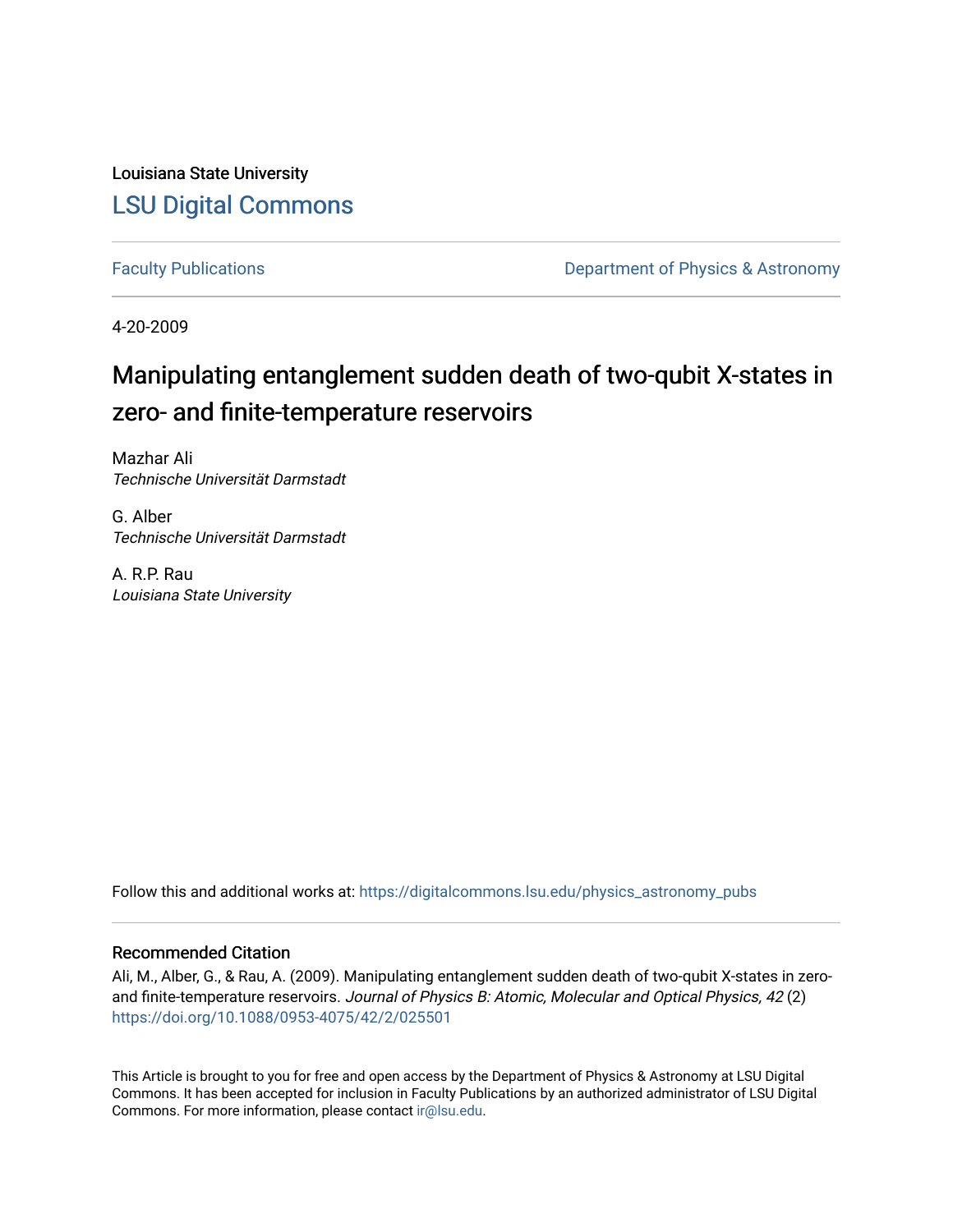## Manipulating sudden death of entanglement of two-qubit X-states in thermal reservoirs

Mazhar Ali<sup>1</sup>, G. Alber<sup>1</sup> and A. R. P. Rau<sup>2</sup>

 $^{1}$ Institut für Angewandte Physik, Technische Universität Darmstadt, D-64289, Germany

 ${}^{2}$ Department of Physics and Astronomy, Louisiana State University, Baton Rouge, Louisiana 70803, USA

Manipulation of sudden death of entanglement (ESD) of two qubits interacting with statistically uncorrelated thermal reservoirs is investigated. It is shown that for initially prepared X-states of the two qubits a simple (necessary and sufficient) criterion for ESD can be derived with the help of the Peres-Horodecki criterion. It is shown analytically that, in contrast to the zero-temperature case, at finite temperature of at least one of the reservoirs all initially prepared two-qubit X-states exhibit ESD. General conditions are derived under which ESD can be hastened, delayed, or averted.

PACS numbers: 03.65.Yz, 03.65.Ta, 03.65.Ud, 42.50.Lc

### I. INTRODUCTION

Entanglement is a vital resource for quantum information processing [\[1\]](#page-8-0). Numerous processes relevant for quantum computation, quantum cryptography [\[2](#page-8-1)] or quantum teleportation [\[3](#page-8-2)] rely on entangled qubit states. Recently, Yu and Eberly [\[4](#page-8-3), [5](#page-8-4), [6](#page-8-5), [7](#page-8-6), [8](#page-8-7)] found that reservoir-induced decay of single-qubit coherence can be slower than the corresponding decay of qubit entanglement. Both, abrupt and asymptotically gradual disappearance of entanglement were predicted in amplitude [\[5](#page-8-4)] and phase damping channels [\[6](#page-8-5)]. Abrupt disappearance of entanglement in finite time was termed "entanglement sudden death" (ESD). Also recently, experimental evidence of ESD was reported for an optical setup [\[9](#page-8-8)] and atomic ensembles [\[10\]](#page-8-9). Whereas first investigations on ESD concentrated on entangled two-qubit states, later it was also explored in a wider context and in higher dimensional Hilbert spaces [\[11,](#page-8-10) [12,](#page-8-11) [13,](#page-8-12) [14](#page-8-13), [15](#page-8-14), [16](#page-8-15), [17](#page-8-16), [18](#page-8-17), [19](#page-8-18)].

Clearly, ESD is a serious limiting factor for the use of entangled qubits in quantum information processing. It would seem important to stabilize quantum systems against this unwanted phenomenon. First studies in this context concentrated on changing initial states to more robust ones of the same degree of entanglement [\[20,](#page-8-19) [21\]](#page-8-20). Recently, we have addressed the practically relevant question whether it is possible to delay or even avert ESD by application of particularly chosen local unitary transformations for a given initial state and a given open-system dynamics [\[22\]](#page-8-21). We demonstrated that this is indeed possible for the special two-qubit system investigated first by Yu and Eberly [\[5](#page-8-4)] and have found similar effects in qubit-qutrit systems [\[23\]](#page-8-22).

In this paper, we generalize our previous results and investigate ESD of two qubits which are interacting with statistically independent (bosonic) reservoirs at finite temperatures. It is demonstrated that based on the Peres-Horodecki criterion [\[24,](#page-8-23) [25\]](#page-8-24) and on recent results of Huang and Zhu [\[26\]](#page-8-25) it is possible to develop systematically a simple criterion capable of characterizing delay and avoidance of ESD of initially prepared two-qubit Xstates in this open quantum system. With the help of this criterion it is proved that, in agreement with recent conjectures based on numerical case studies [\[14\]](#page-8-13), all initially prepared two-qubit X-states exhibit ESD if at least one of the statistically independent reservoirs is at finite temperature. However, if both reservoirs are at zero temperature, there are always some X-states for which ESD does not occur. Based on this criterion, we demonstrate that even at finite temperatures of the reservoirs it is possible to hasten or to delay ESD. The characteristic time of ESD can be controlled by the time when appropriate local unitary operations are applied. However, unlike in the zero-temperature case, when at least one of the reservoirs is at finite temperature it is not possible to avoid ESD completely by any choice of local unitary transformations.

#### <span id="page-1-0"></span>II. OPEN-SYSTEM DYNAMICS OF TWO QUBITS COUPLED TO STATISTICALLY INDEPENDENT THERMAL RESERVOIRS

In this section, we briefly summarize the basic equations of motion governing our open quantum system of interest. In order to put the problem of ESD, its delay, and avoidance into perspective, let us consider two noninteracting qubits which are spatially well separated so that each of them interacts with its own thermal reservoir. These two reservoirs are assumed to be statistically independent and are possibly also at different temperatures. The coupling of these two qubits to the reservoirs can originate physically from the coupling of two twolevel atoms to the (resonant) modes of the electromagnetic radiation field, for example, with the local radiation field at thermal equilibrium.

In the interaction picture and in the dipole- and rotating wave approximation, the resulting equation of motion of these two qubits is given by the master equation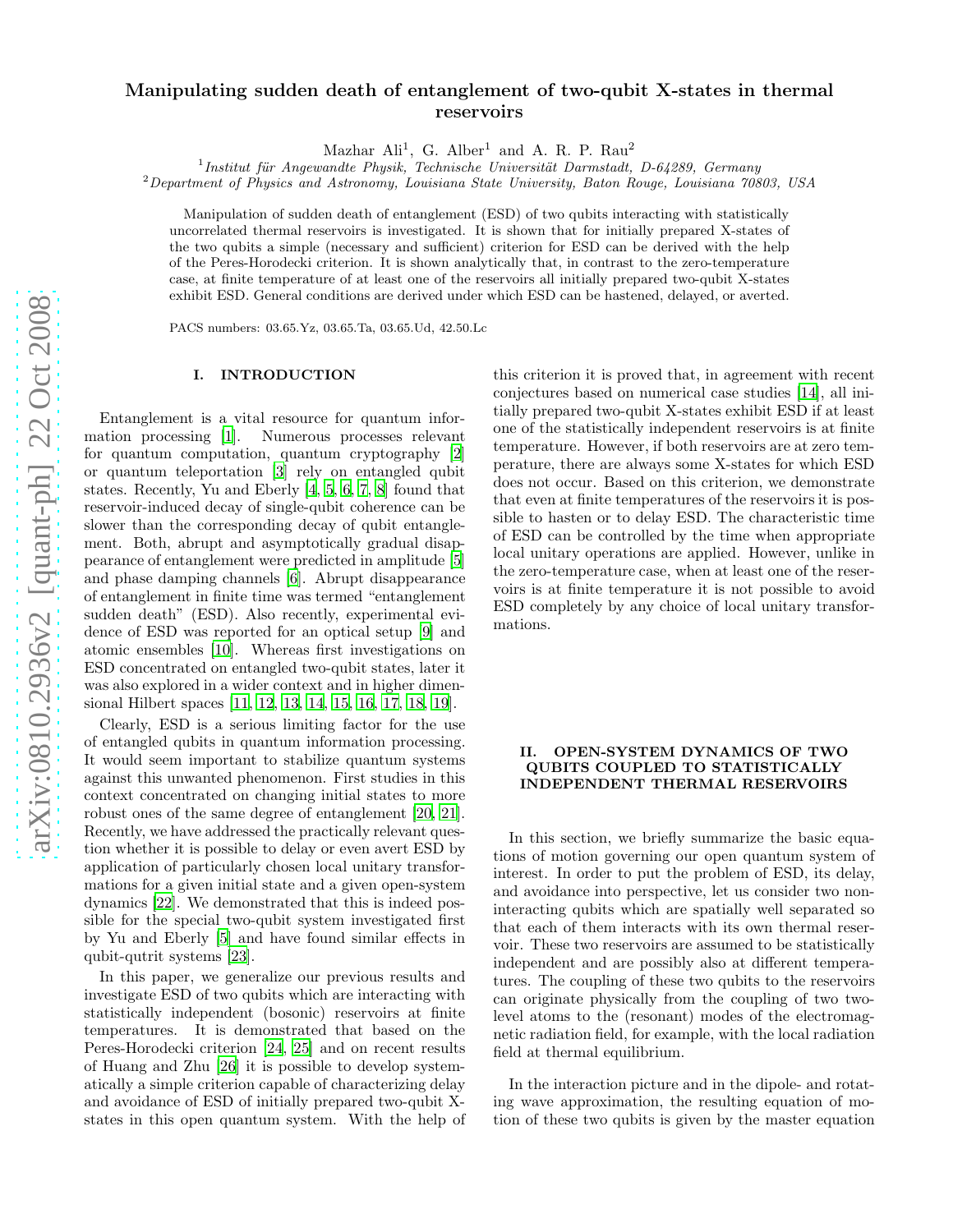

FIG. 1: Schematic representation of the two non-interacting two-level atoms (qubits) A and B, initially prepared in an entangled state. Each of them interacts with its own local reservoir  $R_1$  and  $R_2$ .

[\[14,](#page-8-13) [27\]](#page-8-26)

<span id="page-2-0"></span>
$$
\frac{d\rho}{dt} = \frac{\gamma_1}{2}(m+1)[2\sigma_{-}^{1}\rho\sigma_{+}^{1} - \sigma_{+}^{1}\sigma_{-}^{1}\rho - \rho\sigma_{+}^{1}\sigma_{-}^{1}] \n+ \frac{\gamma_1}{2}m[2\sigma_{+}^{1}\rho\sigma_{-}^{1} - \sigma_{-}^{1}\sigma_{+}^{1}\rho - \rho\sigma_{-}^{1}\sigma_{+}^{1}] \n+ \frac{\gamma_2}{2}(n+1)[2\sigma_{-}^{2}\rho\sigma_{+}^{2} - \sigma_{+}^{2}\sigma_{-}^{2}\rho - \rho\sigma_{+}^{2}\sigma_{-}^{2}] \n+ \frac{\gamma_2}{2}n[2\sigma_{+}^{2}\rho\sigma_{-}^{2} - \sigma_{-}^{2}\sigma_{+}^{2}\rho - \rho\sigma_{-}^{2}\sigma_{+}^{2}].
$$
\n(1)

For reservoirs representing the electromagnetic radiation field,  $m$  and  $n$  denote the mean photon numbers of the local reservoirs coupling to qubits 1 and 2. The spontaneous emission of atom i from its excited state  $|1_i\rangle$  to its ground state  $|0_i\rangle$  is described by the spontaneous decay rate  $\gamma_i$  and  $\sigma^i_{\pm}$  are the corresponding raising  $(+)$  and lowering (-) operators, i.e.  $\sigma^i_+ = |1_i\rangle\langle 0_i|$  and  $\sigma^i_- = |0_i\rangle\langle 1_i|$ . The orthonormal atomic eigenstates  $|1\rangle = |1\rangle_A \otimes |1\rangle_B$ ,  $|2\rangle = |1\rangle_A \otimes |0\rangle_B$ ,  $|3\rangle = |0\rangle_A \otimes |1\rangle_B$ ,  $|4\rangle = |0\rangle_A \otimes |0\rangle_B$ form the (computational) basis of the four dimensional Hilbert space of the two qubits. The derivation of  $Eq.(1)$  $Eq.(1)$ also assumes the validity of the Born-Markov approximation. The general solution valid for an arbitrary initially prepared two-qubit state is given in Appendix A by Eq. $(A1)$ .

There is some numerical evidence [\[14\]](#page-8-13) that the presence of non-zero mean thermal photon numbers in Eq.[\(1\)](#page-2-0) may be responsible for ESD. However, systematic exploration of these phenomena which is capable of proving the sufficiency of non-zero photon numbers for ESD and of providing a systematic analytical understanding of ESD in zero-temperature reservoirs has been missing so far. Our main purpose is to close this gap. In particular, we shall develop a simple analytical criterion for ESD which allows a systematic understanding of ESD and its delay and avoidance for initially prepared entangled X-states.

## III. THE PERES-HORODECKI CRITERION AND ENTANGLEMENT SUDDEN DEATH

In this section, we analyze conditions under which initially prepared entangled two-qubit states evolving according to  $Eq.(1)$  $Eq.(1)$  exhibit ESD. Starting from the general time dependent solution of these equations ESD is analyzed with the help of the Peres-Horodecki criterion [\[24,](#page-8-23) [25](#page-8-24)] and with the help of all principal minors of the partially transposed time-dependent two-qubit quantum state.

To check for separability of a quantum state, Peres [\[24](#page-8-23)] and Horodeckis [\[25](#page-8-24)] developed a powerful necessary and sufficient condition valid for  $2 \otimes 2$ - and  $2 \otimes 3$ -systems. It states that in these systems a quantum state is separable if and only if its partially transposed density operator is also a valid quantum state. Based on this observation, a measure of entanglement, called negativity, was proposed [\[28\]](#page-8-27). It is the sum of the absolute values of all the negative eigenvalues of the partially transposed density operator. For 2⊗2 systems, there can be at most one such negative eigenvalue [\[29](#page-8-28)].

Recently, Huang and Zhu [\[26\]](#page-8-25) studied the Peres-Horodecki criterion by focussing on the principal minors of the partially transposed density matrix. The principal minor  $[\rho^{PT}(ijkl...)]$  of the partially transposed density operator  $\rho^{PT}$  is the determinant of the submatrix  $\mathcal{M}(ijkl...)$  formed by the matrix elements of the  $i, j, k, l, ...$  rows and columns of the partial transpose  $\rho^{PT}$ , that is,

<span id="page-2-1"></span>
$$
\mathcal{M}(ijkl...) = \begin{pmatrix} \rho_{ii}^{PT}, & \rho_{ij}^{PT}, & \rho_{ik}^{PT}, & \rho_{i}^{PT}, & \cdots \\ \rho_{ji}^{PT}, & \rho_{jj}^{PT}, & \rho_{jk}^{PT}, & \rho_{jl}^{PT}, & \cdots \\ \rho_{ki}^{PT}, & \rho_{kj}^{PT}, & \rho_{kk}^{PT}, & \rho_{jl}^{PT}, & \cdots \\ \rho_{ki}^{PT}, & \rho_{kj}^{PT}, & \rho_{kk}^{PT}, & \rho_{jl}^{PT}, & \cdots \\ \cdots & \cdots & \cdots & \cdots & \cdots \end{pmatrix} . (2)
$$

In general, if a matrix is positive semidefinite, then all its principal minors are non-negative, and vice versa [\[30\]](#page-8-29). Therefore, for an entangled two-qubit state  $\rho$ , the smallest principal minor of its partially transposed density operator must be negative. For two-qubit states the non-negativity of the principal minors  $[\rho^{PT}(1)], [\rho^{PT}(2)],$  $[\rho^{PT}(3)], [\rho^{PT}(4)], [\rho^{PT}(12)], [\rho^{PT}(13)], [\rho^{PT}(24)],$  and  $[\rho^{PT}(34)]$  is guaranteed already by the non-negativity of the original density matrix  $\rho$ . As a consequence, a general two-qubit state is entangled if and only if the minimum value of the remaining seven principal minors  $P(\rho^{PT})$  is negative, that is,

$$
P(\rho^{PT}) \equiv min\{ [\rho^{PT}(14)], [\rho^{PT}(23)], [\rho^{PT}(123)], [\rho^{PT}(124)], [\rho^{PT}(134)], [\rho^{PT}(234)], [\rho^{PT}(1234)] \} < 0.
$$
 (3)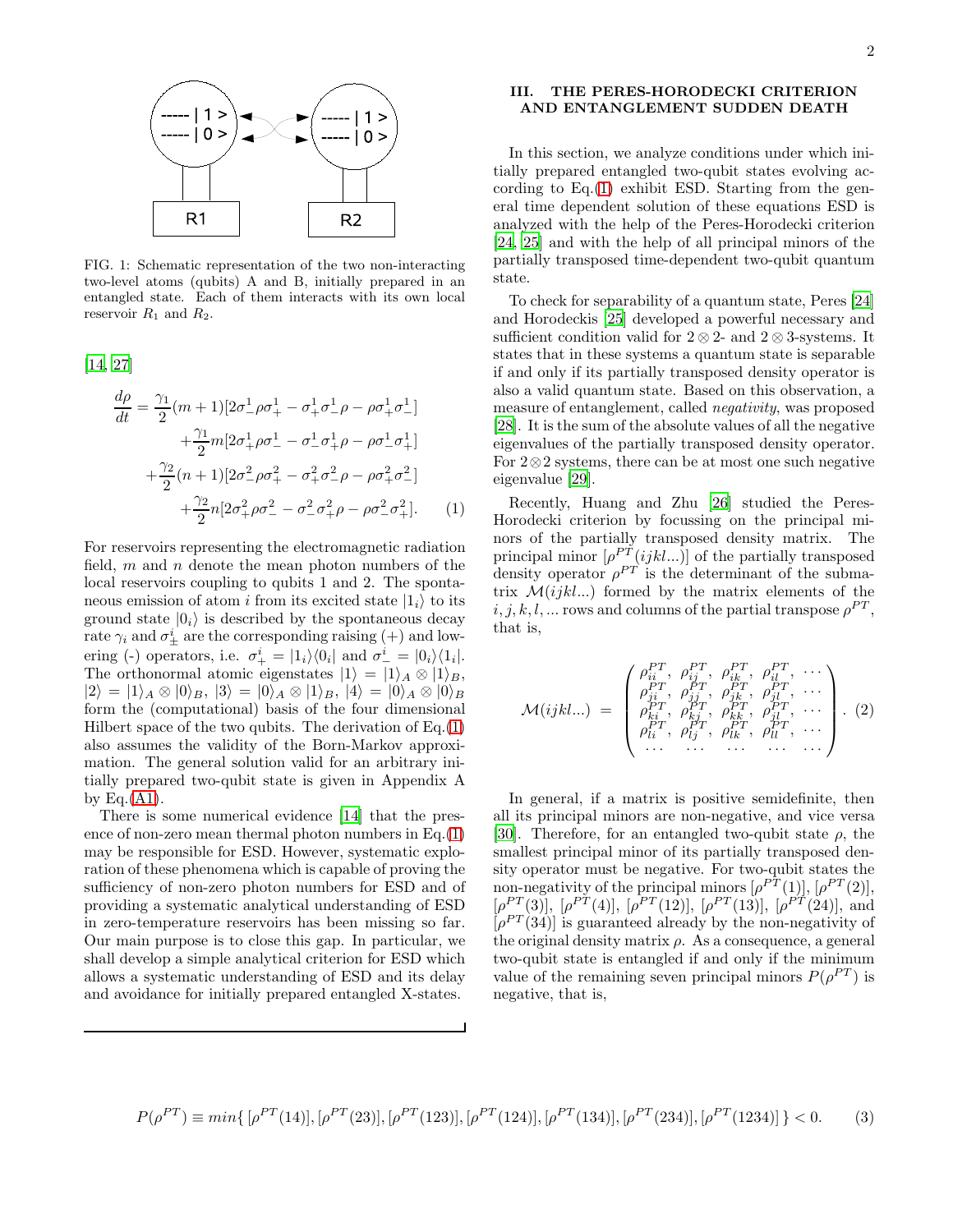Typically, the investigation of these seven principal minors for general solutions  $\rho(t)$  of the density operator equation [\(1\)](#page-2-0) is cumbersome. However, significant simplifications are possible for identical zero-temperature reservoirs with  $m = n = 0$ , and  $\gamma_1 = \gamma_2 = \gamma$  in Eq.[\(1\)](#page-2-0). Thus, Huang and Zhu [\[26](#page-8-25)] could demonstrate that for asymptotically long times  $t_{\infty}^-$  with  $\gamma t_{\infty}^- \gg 1$ , the separability of  $\rho(t_{\infty}^{-})$  is determined by the initial state  $\rho$ . In particular, these authors showed that the matrix

<span id="page-3-0"></span>
$$
\tilde{\rho} = \begin{pmatrix}\n\rho_{11} & \rho_{21} & \rho_{13} & \rho_{23} \\
\rho_{12} & \rho_{11} + \rho_{22} & \rho_{14} & \rho_{13} + \rho_{24} \\
\rho_{31} & \rho_{41} & \rho_{11} + \rho_{33} & \rho_{21} + \rho_{43} \\
\rho_{32} & \rho_{31} + \rho_{42} & \rho_{12} + \rho_{34} & 1\n\end{pmatrix},
$$
\n(4)

which is defined in terms of the matrix elements of the initially prepared two-qubit quantum state  $\rho$ , determines the asymptotic separability of the two qubits and thus the presence or absence of ESD.

If  $P(\tilde{\rho}) < 0$ , the two-qubit state  $\rho(t_{\infty})$  is entangled and ESD does not occur. If  $P(\tilde{\rho}) > 0$ , the asymptotic quantum state  $\rho(t_{\infty}^-)$  is separable and ESD takes place. In summary, Huang and Zhu [\[26](#page-8-25)] showed that for identical zero-temperature reservoirs the necessary and sufficient condition for ESD is given by

$$
P(\tilde{\rho}) > 0,\tag{5}
$$

and is determined by the initially prepared two-qubit quantum state.

For initially prepared X-states, that is, quantum states with  $\rho_{12} = \rho_{13} = \rho_{24} = \rho_{34} = 0$  in the basis of Sec[.II,](#page-1-0) this condition can be simplified considerably. In Appendix B, all relevant seven principal minors of a given quantum state  $\tilde{\rho}$  are evaluated. From these expressions it is apparent that for initially prepared X-states, all the seven relevant principal minors of  $\tilde{\rho}$  of Eq.[\(4\)](#page-3-0) are positive if and only if the two principal minors are positive, that is,

<span id="page-3-2"></span>
$$
[\tilde{\rho}(14)] \;\; , \;\; [\tilde{\rho}(23)] \; > \; 0. \eqno(6)
$$

Thus, in the case of identical zero-temperature reservoirs and for initially prepared X-states, only these two principal minors determine whether the time evolution of Eq.[\(1\)](#page-2-0) causes ESD or not.

Even more general properties can be deduced from the explicit expressions for the principal minors of X-states as given in Appendix B. It is apparent from the general solution of the density operator Eq.[\(1\)](#page-2-0) as given in Appendix A that an initially prepared two-qubit X-state remains an X-state for all times. Combining this observation with the results of Appendix B leads to the general conclusion that initially prepared two-qubit X-states exhibit ESD if and only if at asymptotic times  $t_\infty^-$  the principal minors are both positive, i.e.

$$
[\rho(14)](t_{\infty}^-) \quad , \ \ [\rho(23)](t_{\infty}^-) \ > \ 0. \eqno(7)
$$

This general result holds even if the two qubits interact with statistically independent reservoirs at finite temperatures so that their dynamics are described by Eq.[\(1\)](#page-2-0).

#### IV. TWO-QUBIT X-STATES AND QUANTUM CONTROL OF ESD

In this section, we specialize our discussion of ESD to initially prepared arbitrary two-qubit X-states. Delay and avoidance of ESD of initially prepared twoqubit X-states coupled to statistically independent zerotemperature reservoirs is discussed in subsection A. In subsection B these results are generalized to reservoirs at finite temperatures. In particular, it is proved that if at least one of the reservoirs has nonzero temperature, all initially prepared X-states exhibit ESD.

Let us first of all briefly summarize some basic properties of X-states. The density matrix of a two-qubit X-state is of the general form

<span id="page-3-1"></span>
$$
\rho_X = \begin{pmatrix} \rho_{11} & 0 & 0 & \rho_{14} \\ 0 & \rho_{22} & \rho_{23} & 0 \\ 0 & \rho_{32} & \rho_{33} & 0 \\ \rho_{41} & 0 & 0 & \rho_{44} \end{pmatrix} . \tag{8}
$$

i.e.  $\rho_{12} = \rho_{13} = \rho_{24} = \rho_{34} = 0$ . In particular, Werner states [\[31\]](#page-8-30) are special cases of such X-states and some aspects of their ESD have already been discussed [\[7,](#page-8-6) [21,](#page-8-20) [32](#page-8-31), [33\]](#page-8-32). Eq. [\(8\)](#page-3-1) describes a quantum state provided the unit trace and positivity conditions  $\sum_{i=1}^{4} \rho_{ii} = 1$ ,  $\rho_{22}\rho_{33} \geq |\rho_{23}|^2$ , and  $\rho_{11}\rho_{44} \geq |\rho_{14}|^2$  are  $\overline{f}$ ulfilled. X-states are entangled if and only if either  $\rho_{22}\rho_{33} < |\rho_{14}|^2$  or  $\rho_{11}\rho_{44} < |\rho_{23}|^2$ . Both conditions cannot hold simultaneously [\[29](#page-8-28)].

### A. Delaying and avoiding ESD in statistically independent zero-temperature reservoirs

As discussed in the previous section, for zerotemperature reservoirs the criterion for ESD is given by Eq.[\(6\)](#page-3-2) which together with the results of Appendix B yields the necessary and sufficient conditions for ESD:

<span id="page-3-4"></span>
$$
[\tilde{\rho}(14)] = \rho_{11} - |\rho_{23}|^2 > 0,
$$
  
\n
$$
[\tilde{\rho}(23)] = (\rho_{11} + \rho_{22})(\rho_{11} + \rho_{33}) - |\rho_{14}|^2 > 0.
$$
\n(9)

Depending on the degree of entanglement of the initially prepared two-qubit state, two different cases can be distinguished.

Case 1: For initially prepared entangled two-qubit states fulfilling the condition,

<span id="page-3-3"></span>
$$
\rho_{11}\rho_{44} \, < \, |\rho_{23}|^2,\tag{10}
$$

the analytical expression for the negativity of the quantum state  $\rho(t)$  satisfying Eq.[\(1\)](#page-2-0) for  $\gamma_1 = \gamma_2 = \gamma$  and  $m = n = 0$  is given by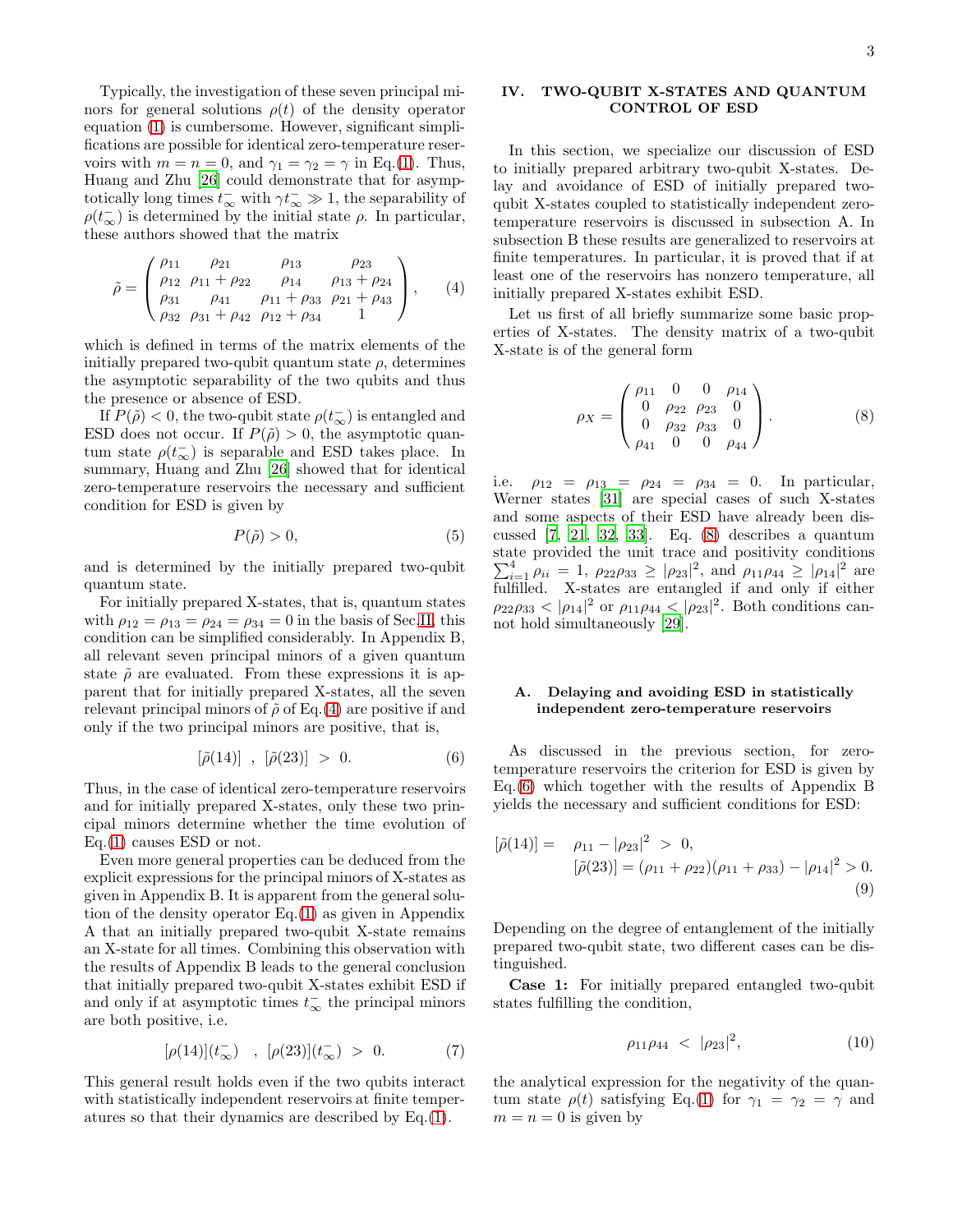$$
N_1(\rho_X(t)) = \max\left[0, \sqrt{F(p, \rho_{ii})^2 - 4p^2(\rho_{11}F(p, \rho_{ii}) - p^2\rho_{11}^2 - |\rho_{23}|^2)} - F(p, \rho_{ii})\right],\tag{11}
$$

with  $F(p, \rho_{ii}) = (1 - 2p + 2p^2)\rho_{11} + (1 - p)(\rho_{22} + \rho_{33}) +$  $\rho_{44}, p = \exp(-\gamma t)$ . For any initially entangled two-qubit state  $\rho$ , Eq.[\(10\)](#page-3-3) implies  $\rho_{22}\rho_{33} \geq |\rho_{14}|^2$  so that one of the conditions of Eq. [\(9\)](#page-3-4) is satisfied. Thus, provided also the other condition, namely  $\rho_{11} > |\rho_{23}|^2$ , is satisfied, an initially prepared entangled two-qubit state exhibits ESD and its negativity becomes zero at a finite time, say  $t_1$ .

Provided both conditions of Eq. [\(9\)](#page-3-4) are fulfilled, ESD can be delayed or even avoided by local unitary operations acting on the two qubits involved. In particular, let us concentrate on local unitary operations which exchange the density matrix elements  $\rho_{11}(t)$  and  $\rho_{44}(t)$  of the quantum state at a time  $t < t_1$  in such a way that their product, i.e.  $\rho_{11}(t+0)\rho_{44}(t+0)$ , remains constant but that the condition  $\rho_{44}(t+0) > |\rho_{23}(t+0)|^2$  is violated. According to Eq.[\(9\)](#page-3-4), in such a case ESD will be avoided.  $\rho_{44}(t)$  is the probability of finding both qubits in their ground states. Thus, as a consequence of the dynamics of Eq.[\(1\)](#page-2-0), the density matrix element  $\rho_{44}(t)$ increases monotonically. There will be a limiting time  $t_{sw}$  for any possible switching of these matrix elements for which ESD can still be avoided. If the local operation is applied after this limiting time, ESD may possibly be delayed but it is unavoidable.

This simple consequence of the criterion of Eq.[\(9\)](#page-3-4) explains recent numerical work on this problem [\[22](#page-8-21)]. In fact, operations of this type can avoid ESD for any initially prepared two-qubit X-state provided they are applied at a time  $t < t_{sw}$ . In particular, this applies to the subset of Werner states with  $\rho_{14} = 0$  which are mixtures of a singlet state with probability a and a completely unpolarized (chaotic) state. These Werner states exhibit ESD in the parameter range  $a \in [1/3, (-1 + \sqrt{5})/2)$ [\[20\]](#page-8-19) where  $\rho_{11}(t) > |\rho_{23}(t)|^2$  while entanglement decays asymptotically for values of a in the range  $a \in$  $((-1+\sqrt{5})/2, 1]$  which corresponds to  $\rho_{11}(t) < |\rho_{23}(t)|^2$ .

Let us now deal with the question of which unitary transformations can achieve such a switch between  $\rho_{44}(t)$ and  $\rho_{11}(t)$ . The most general  $2 \times 2$  unitary matrix acting on a qubit is given by

<span id="page-4-0"></span>
$$
U(2) = \begin{pmatrix} \cos(\theta)e^{i\alpha} & -\sin(\theta)e^{i(\alpha-\omega)} \\ \sin(\theta)e^{i(\beta+\omega)} & \cos(\theta)e^{i\beta} \end{pmatrix}, \qquad (12)
$$

which is a linear superposition of the Pauli matrices  $\sigma_x$ ,  $\sigma_y$ ,  $\sigma_z$ , and the Identity matrix  $\sigma_0$ . Exchanging the matrix elements  $\rho_{11}$  and  $\rho_{44}$  can be achieved by applying two appropriately chosen unitaries  $U_A$  and  $U_B$  of the form of Eq.  $(12)$  on qubits A and B at a suitably chosen time, say t, so that the X-state  $\rho_X(t)$  is transformed into another X-state  $(U_A \otimes U_B)\rho_X(t)(U_A^{\dagger} \otimes U_B^{\dagger})$ , for example.

The most general local unitary operations transforming an arbitrary X-state into another one fulfill the conditions

$$
\sin(2\theta_A) = \sin(2\theta_B) = 0 \longrightarrow
$$
  
\n
$$
\theta_A = r_A \pi/2, \theta_B = r_B \pi/2,
$$
\n(13)

with  $r_A, r_B \in \mathbb{Z}$ . X-state preserving local unitary transformations with even values of  $r_A$  and  $r_B$  do not have any significant effect on the density matrix elements except multiplying  $\rho_{14}(t)$  by a constant phase factor. Odd values of  $r_A$  and  $r_B$  serve the purpose of exchanging  $\rho_{11}(t)$ and  $\rho_{44}(t)$ . For any odd value of  $r_A = r_B$ , for example, the corresponding unitary two-qubit operator is given by

$$
U = \begin{pmatrix} 0 & 0 & 0 & e^{2i(\alpha - \omega)} \\ 0 & 0 & -e^{i(\alpha + \beta)} & 0 \\ 0 & -e^{i(\alpha + \beta)} & 0 & 0 \\ e^{2i(\beta + \omega)} & 0 & 0 & 0 \end{pmatrix} . (14)
$$

A case in which such a X-state-preserving local unitary transformation is applied only onto qubit B can be described by parameters  $\theta_A = \alpha_A = \beta_A = \omega_A = 0$ , for example. They lead to the transformations  $\rho_{11}(t) \Leftrightarrow \rho_{22}(t)$ ,  $\rho_{33}(t) \Leftrightarrow \rho_{44}(t)$ , and  $\rho_{14}(t) \Leftrightarrow \rho_{23}(t)$ . In view of the characteristic time evolution of  $\rho_{22}(t)$  in zero-temperature reservoirs (compare with Appendix A) and the criterion of Eq.[\(9\)](#page-3-4) this implies that such a switch of matrix elements may delay ESD but it cannot be avoided.

Case 2: For initially prepared entangled two-qubit Xstates satisfying the alternative condition

<span id="page-4-1"></span>
$$
\rho_{22}\rho_{33} \, < \, |\rho_{14}|^2,\tag{15}
$$

the analytical expression for the negativity of the resulting quantum state  $\rho_X(t)$  is given by

$$
N_2(\rho_X(t)) = \max[0, p(\sqrt{(\rho_{22} - \rho_{33})^2 + 4|\rho_{14}|^2} - (\rho_{22} + \rho_{33}) - (2 - 2p)\rho_{11})].
$$
 (16)

Eq. [\(15\)](#page-4-1) implies  $\rho_{11}\rho_{44} \ge |\rho_{23}|^2$ . Thus, the first condition of Eq. [\(9\)](#page-3-4) is always satisfied so that ESD occurs whenever also the second condition is satisfied. The simplest case arises for  $\rho_{23} = 0$  where the initially prepared state is a Werner state, i.e. an incoherent mixture of a triplet state with probability a and the completely unpolarized state. ESD takes place in the parameter regime  $a \in$  $[1/3, 1)$  where both conditions are satisfied during the time evolution. In the case of an initially prepared Bell state, i.e. for  $a = 1$ , the second condition of Eq. [\(9\)](#page-3-4) fails and entanglement decays asymptotically.

As discussed above, the first condition of Eq. [\(9\)](#page-3-4) is always fulfilled in the cases considered here so that ESD takes place always except in the particular case of an initially prepared Bell state which fulfills the condition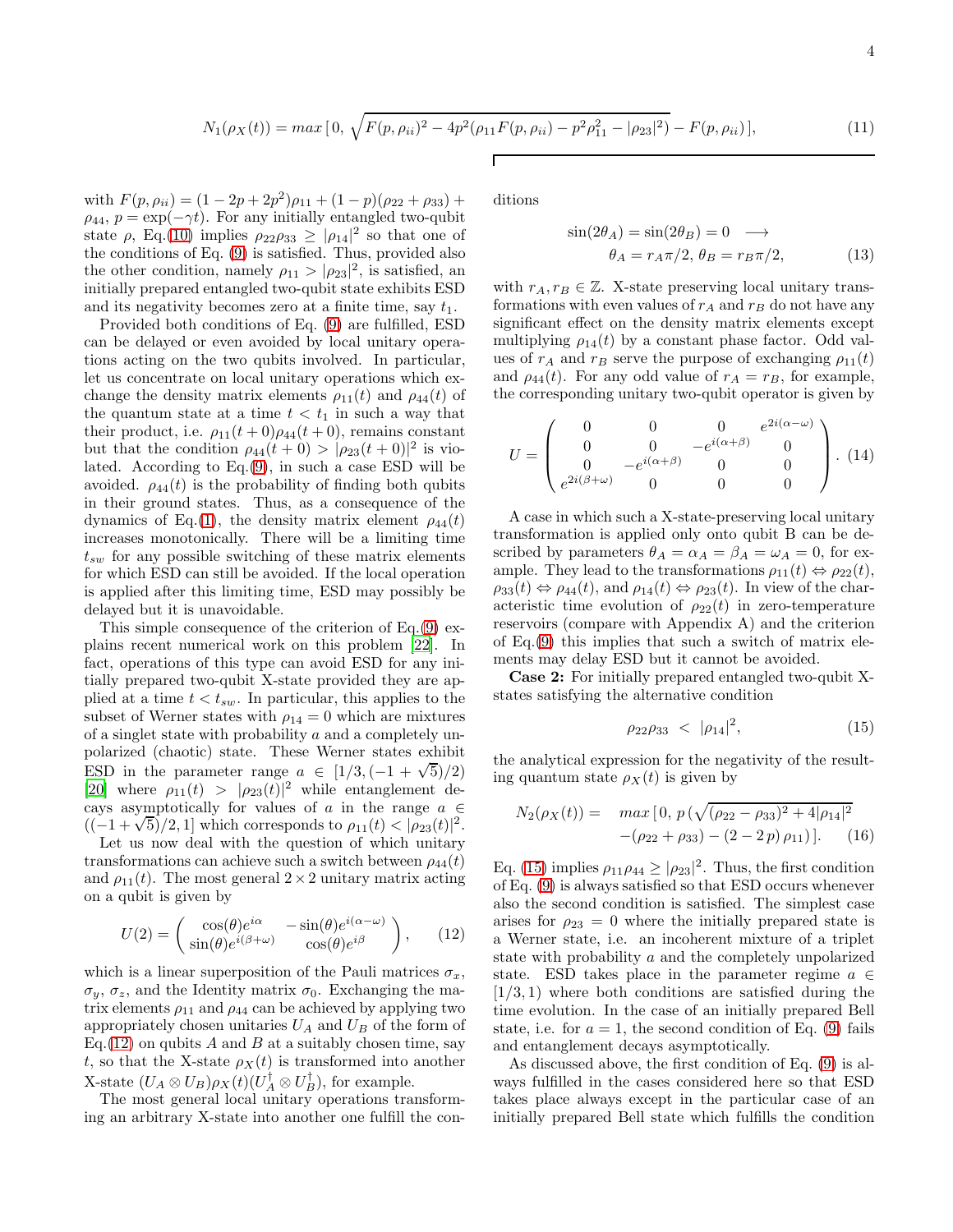$(\rho_{11}(t) + \rho_{22}(t))(\rho_{11}(t) + \rho_{33}(t)) = |\rho_{14}(t)|^2$ . As a consequence any switch capable of exchanging  $\rho_{23}(t)$  and  $\rho_{14}(t)$  will be sufficient to avoid or delay ESD. Such a switch can be implemented by a local unitary X-statepreserving transformation acting on qubit A or B only. As a result the second condition of Eq. [\(9\)](#page-3-4) remains always true, while the validity of the first condition depends on the choice of the switching time t. If  $\rho_{33}(t) > |\rho_{14}(t)|^2$ ESD is unavoidable. However, for all switching times violating this condition ESD is averted completely. As an example, let us consider Werner states with  $\rho_{23}(0) = 0$ . In the parameter range  $a \in [1/3, (-1+\sqrt{5})/2)$  the condition  $\rho_{33}(t) > |\rho_{14}(t)|^2$  is fulfilled for all times so that ESD takes place. In the parameter regime  $a \in ((-1+\sqrt{5})/2, 1]$ this condition is violated so that entanglement decays asymptotically.

#### B. Controlling ESD in statistically independent finite-temperature reservoirs

According to Eq.[\(6\)](#page-3-2), ESD takes place if and only if the two principal minors

$$
[\rho^{PT}(14)] = m^{2}(m+1)^{2} + e^{-(2m+1)\gamma t} [F^{(1)}] + e^{-2(2m+1)\gamma t} [F^{(2)}] + e^{-3(2m+1)\gamma t} [F^{(3)}] + e^{-4(2m+1)\gamma t} [F^{(4)}],
$$

<span id="page-5-0"></span>
$$
[\rho^{PT}(23)] = m^2(m+1)^2 + e^{-(2m+1)\gamma t} [G^{(1)}] +e^{-2(2m+1)\gamma t} [G^{(2)}] + e^{-3(2m+1)\gamma t} [G^{(3)}] +e^{-4(2m+1)\gamma t} [G^{(4)}],
$$
(17)

are positive in the limit of very long interaction times. For simplicity, we have taken  $m = n$  and  $\gamma_1 = \gamma_2 = \gamma$ in Eq.[\(17\)](#page-5-0). The quantities  $F^{(i)}$  and  $G^{(i)}$  are functions of  $m$  and of the initial matrix elements of the initially prepared quantum state. Their explicit forms are given in Appendix C. Furthermore, the general expressions for  $[\rho^{PT}(14)]$  and  $[\rho^{PT}(23)]$  are provided in Appendix B. For sufficiently long times, say  $t \geq t_{\infty}^-$  and for  $m > 0$ , factors of the form  $e^{-(2m+1)\gamma t_{\infty}^{-}}$  are exponentially small and therefore both  $[\rho^{PT}(14)]$  and  $[\rho^{PT}(23)]$  are positive. Analogously, one can show that for unequal values of the mean photon numbers  $m$  and  $n$ , both minors are positive if and only if at least one of these mean photon numbers is not equal to zero. Hence, we arrive at the central result that if one of the (photon) reservoirs is at nonzero temperature all initially prepared X-states exhibit ESD.

As ESD is unavoidable in these cases, it may be useful at least to delay it. Indeed this can be achieved for all possible X-states [\[5](#page-8-4), [22\]](#page-8-21). For the sake of demonstration let us consider the particular example of an initially prepared entangled state of the form

<span id="page-5-1"></span>
$$
\rho = \frac{1}{3}(|1,1\rangle\langle1,1| + 2|\Psi\rangle\langle\Psi|)
$$
\n(18)

with  $|\Psi\rangle = (|0,1\rangle \pm |1,0\rangle)/\sqrt{2}$ . It is known that this entangled state, while interacting with a vacuum reservoir, looses its entanglement at  $\gamma t \approx 0.5348$  [\[22](#page-8-21)]. However, while interacting with reservoirs at finite temperatures, the time of sudden death for this initial state depends on the values of  $m$  and  $n$ . The solution of Eq. [\(1\)](#page-2-0) for the input state of Eq. [\(18\)](#page-5-1) can be obtained easily using the general solution given by Eq. [\(A1\)](#page-6-0). After taking the partial transpose of the resulting density operator it is possible to obtain an analytical expression for the negativity of the quantum state at any time  $t$ . Setting  $m = n = 0.1$ , for example, we observe that ESD occurs at time  $t_{ESD} \approx 0.4115/\gamma$ . Depending on the time when local unitary transformations are applied to qubits A and B, ESD can be speeded up or delayed for some finite time.



<span id="page-5-2"></span>FIG. 2: Dependence of the time  $t_{end}$  of ESD on the switching time  $t_{sw}$  for  $m = n = 0.1$ : The X-state-preserving local unitary transformations switch the density matrix elements  $\rho_{11}$ and  $\rho_{44}$  in Eq. [\(18\)](#page-5-1). Starting on the right at switching time  $t_A \approx 0.4115/\gamma$  this dependence exhibits a broad and small dip before rising to the maximum possible time  $t_{end} \approx 0.9817/\gamma$ .

Fig. [\(2\)](#page-5-2) displays the time  $t_{end}$  at which ESD takes place and its dependence on the time of switching  $t_{sw}$ . The earlier appropriate local unitary transformations are applied, the more ESD is delayed. However, typically such a delay is possible only for a certain range of switching times  $t_{sw}$ , such as  $t_{sw} < t_B = 0.279/\gamma$  in Fig.[\(2\)](#page-5-2). Eventually ESD is unavoidable. In the case considered in Fig.[\(2\)](#page-5-2), it takes place at  $t_{end} \approx 0.9817/\gamma$ .

In Fig.[\(3\)](#page-6-1) the relation between  $t_{end}$  and  $t_{sw}$  is depicted for mean thermal photon numbers  $m = n = 0.01$ . In this case ESD occurs at  $t_{ESD} \approx 0.5172/\gamma$ . If the switch is applied before  $t_A \approx 0.5172/\gamma$ , ESD is hastened. Any switch made before  $t_B \approx 0.2877/\gamma$  delays ESD up to the maximum possible time  $t_{end} \approx 2.7087/\gamma$ . This larger delay in comparison with the case considered in Fig.[\(2\)](#page-5-2) is due to smaller values of the mean photon numbers.

Two recent papers that have appeared since completion of our work examine related topics. One studies two harmonic oscillators coupled to a common environment also modelled as oscillators [\[34](#page-8-33)]. ESD and entanglement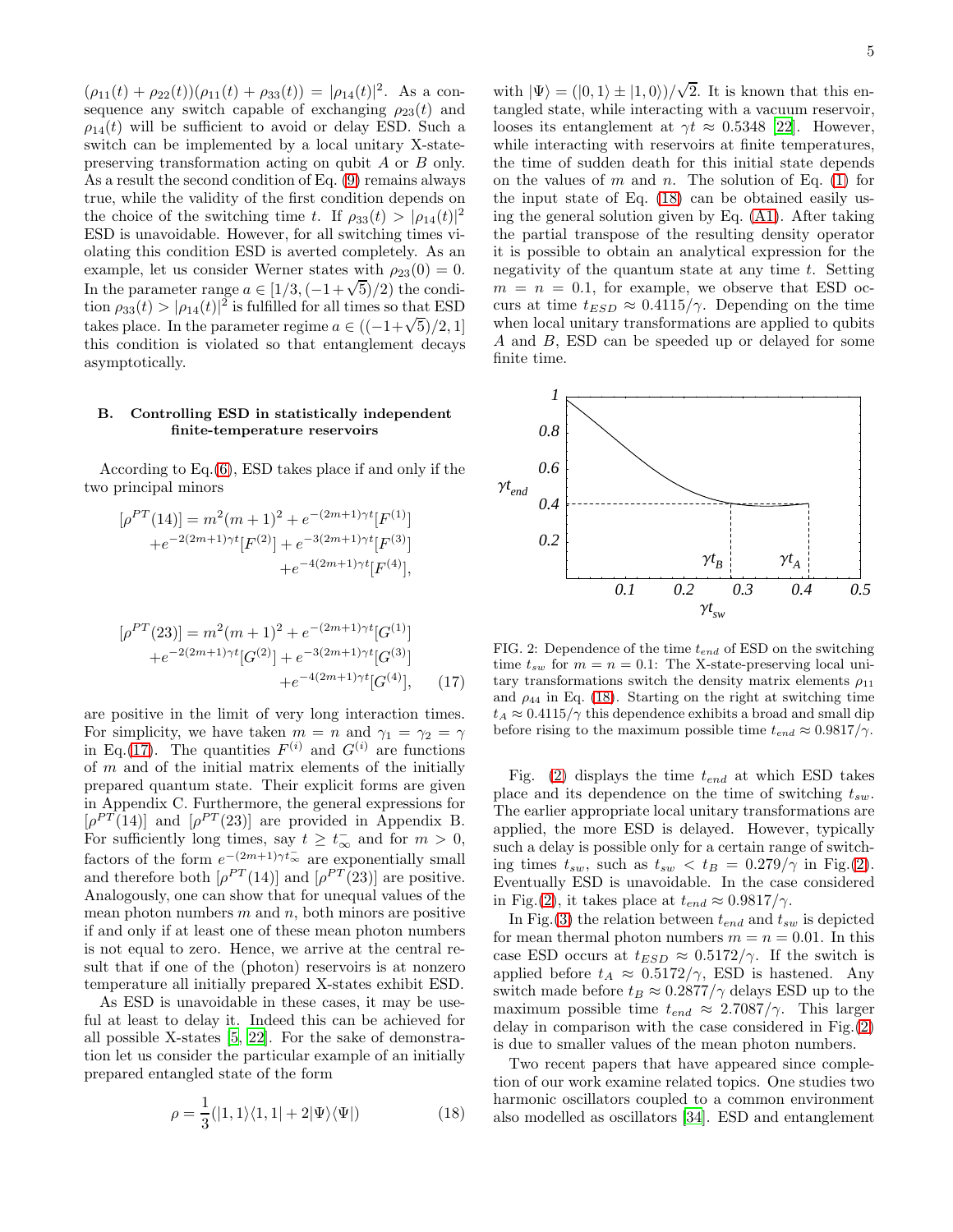

<span id="page-6-1"></span>FIG. 3: Dependence of the time  $t_{end}$  of ESD on the switching time  $t_{sw}$  for  $m = n = 0.01$ : The local unitary transformation are the same as in Fig.[\(2\)](#page-5-2). For switching times below  $t_A \approx$  $0.5172/\gamma$  this dependence has a broad and small dip before rising to the maximum possible time  $t_{end} \approx 2.7087/\gamma$ .

revival are examined as well as non-Markovian environments. The other studies two interacting qubits in a magnetic field and a thermal Markovian environment, presenting nonmonotonic relaxation rates as functions of the magnetic field and temperature [\[35](#page-8-34)].

#### V. CONCLUSIONS

A criterion has been presented characterizing the conditions which lead to ESD of X-states of two qubits coupled to statistically independent reservoirs at finite temperatures. Based on this criterion, we have presented an analytical description of ESD of X-states and its delaying or its avoidance by local unitary actions. We have proved that if at least one of the reservoirs is at finite temperature, all X-states exhibit ESD. Thus, in these cases ESD can only be delayed but not averted. Preliminary studies [\[23\]](#page-8-22) indicate that similar results also hold for qubit-qutrit systems.

#### Acknowledgments

M. Ali acknowledges financial support by the Higher Education Commission, Pakistan, and by the DAAD.

#### APPENDIX A

Solutions of Eq.[\(1\)](#page-2-0) for some special initially prepared X-states have been provided in the Appendix of Ref.[\[14\]](#page-8-13). In this Appendix we provide the most general solutions of Eq.[\(1\)](#page-2-0) for any initially prepared two-qubit quantum state  $\rho$  with density matrix elements  $\rho_{ij}$  in the computational

basis introduced in Sec. II. These solutions are given by

$$
\rho_{11}(t) = \frac{1}{(2m+1)(2n+1)} \{mn + m[(n+1)\rho_{11} + \rho_{33} -n(\rho_{22} - \rho_{33} + \rho_{44})]e^{-(2n+1)\gamma_2 t} + n[(m+1)\rho_{11} + (m+1)\rho_{22} - m(\rho_{33} + \rho_{44})]e^{-(2m+1)\gamma_1 t} + [(m+1)(n+1)\rho_{11} - m\rho_{33} - n(\rho_{22} + m\rho_{22} + m\rho_{33} - m\rho_{44})]e^{-[(2m+1)\gamma_1 + (2n+1)\gamma_2]t}\},
$$

$$
\rho_{22}(t) = \frac{1}{(2m+1)(2n+1)} \{m(n+1) - m[(n+1)\rho_{11} + \rho_{33} - n(\rho_{22} - \rho_{33} + \rho_{44})]e^{-(2n+1)\gamma_2 t} +
$$
  
\n
$$
(n+1)[(1+m)\rho_{11} + (m+1)\rho_{22} - m
$$
  
\n
$$
\times (\rho_{33} + \rho_{44})]e^{-(2m+1)\gamma_1 t} + [-(m+1)
$$
  
\n
$$
\times (n+1)\rho_{11} + m \rho_{33} + n((m+1)\rho_{22} + m \rho_{33} - m \rho_{44})]e^{-[(2m+1)\gamma_1 + (2n+1)\gamma_2]t} \},
$$

$$
\rho_{33}(t) = \frac{1}{(2m+1)(2n+1)} \{n(m+1) + (m+1) \times [(n+1)\rho_{11} + \rho_{33} - n(\rho_{22} - \rho_{33} + \rho_{44})] \times e^{-(2n+1)\gamma_2 t} - n [(m+1)\rho_{11} + (m+1)\rho_{22} - m(\rho_{33} + \rho_{44})] e^{-(2m+1)\gamma_1 t} + [-(m+1) \times (n+1)\rho_{11} + m \rho_{33} + n((m+1)\rho_{22} + m \rho_{33} - m \rho_{44})] e^{-[(2m+1)\gamma_1 + (2n+1)\gamma_2]t} \},
$$

$$
\rho_{12}(t) = \frac{1}{2m+1} \{ m(\rho_{12} + \rho_{34}) e^{\frac{-1}{2}(2n+1)\gamma_2 t} + [(m+1) \times \rho_{12} - m\rho_{34}] e^{\frac{-1}{2}[2(2m+1)\gamma_1 + (2n+1)\gamma_2]t} \},
$$

$$
\rho_{13}(t) = \frac{1}{2n+1} \{ n(\rho_{13} + \rho_{24}) e^{\frac{-1}{2}(2m+1)\gamma_1 t} + [(n+1) \times \rho_{13} - n\rho_{24}] e^{\frac{-1}{2}[(2m+1)\gamma_1 + 2(2n+1)\gamma_2]t} \},
$$

$$
\rho_{24}(t) = \frac{1}{2n+1} \{ (n+1)(\rho_{13} + \rho_{24}) e^{\frac{-1}{2}(2m+1)\gamma_1 t} +
$$

$$
[n\rho_{24} - (n+1)\rho_{13}] e^{\frac{-1}{2}[(2m+1)\gamma_1 + 2(2n+1)\gamma_2]t} \},
$$

$$
\rho_{34}(t) = \frac{1}{2m+1} \{ (m+1)(\rho_{12} + \rho_{34})e^{\frac{-1}{2}(2n+1)\gamma_2 t} +
$$

$$
[m\rho_{34} - (m+1)\rho_{12}]e^{\frac{-1}{2}[2(2m+1)\gamma_1 + (2n+1)\gamma_2]t} \},
$$

<span id="page-6-0"></span>
$$
\rho_{14}(t) = \rho_{14} e^{-[(m+\frac{1}{2})\gamma_1 + (n+\frac{1}{2})\gamma_2]t},
$$
  

$$
\rho_{23}(t) = \rho_{23} e^{-[(m+\frac{1}{2})\gamma_1 + (n+\frac{1}{2})\gamma_2]t}.
$$
 (A1)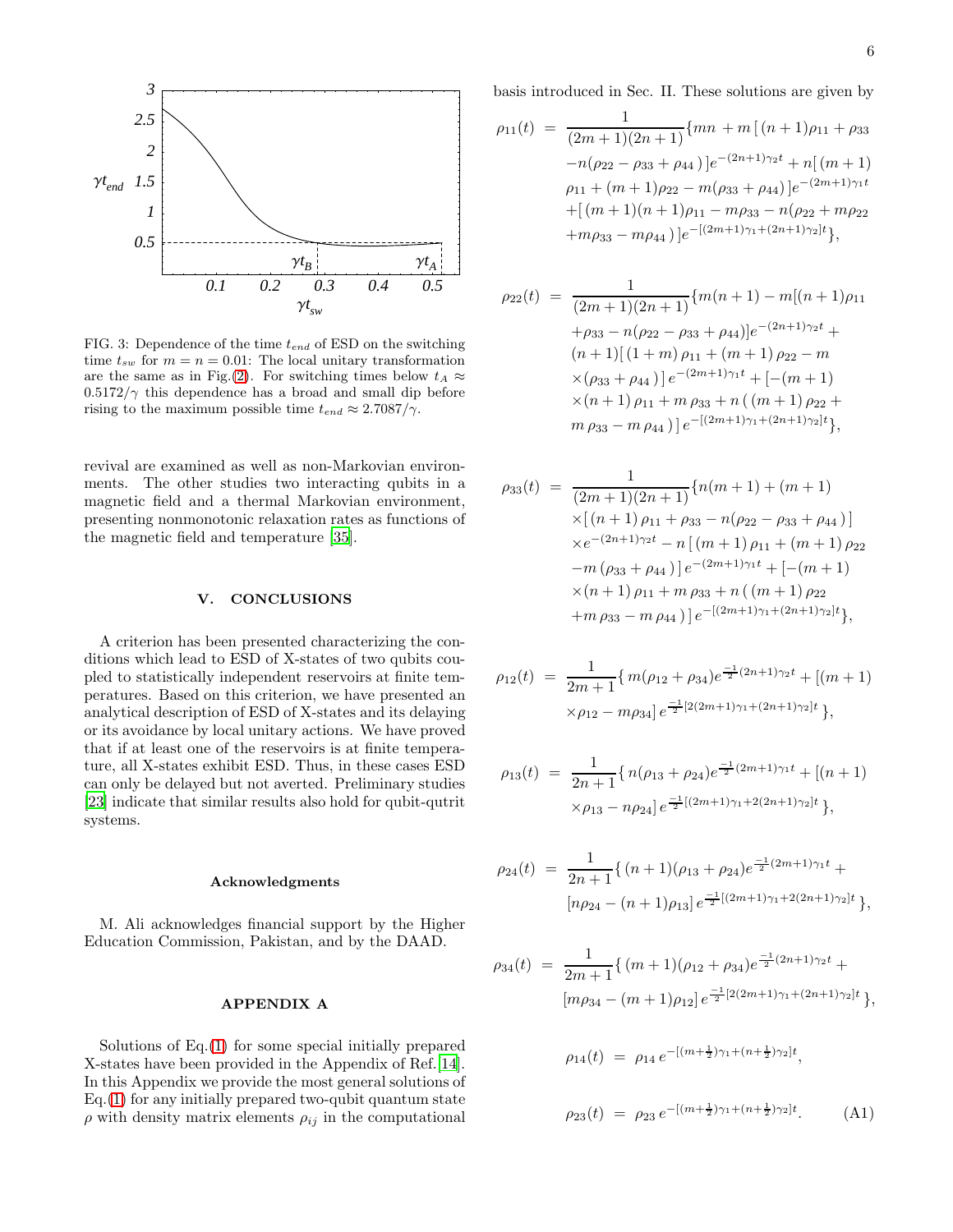## APPENDIX B

For X-states, i.e. quantum states with  $\rho_{12} = \rho_{13}$  =  $\rho_{24} = \rho_{34} = 0$ , the dependence of all seven principal-minors of Eq. [\(2\)](#page-2-1) on  $[\rho^{PT}(14)]$  and on  $[\rho^{PT}(23)]$  is given by

$$
[\rho^{PT}(14)] = \begin{vmatrix} \rho_{11} & \rho_{23} \\ \rho_{32} & \rho_{44} \end{vmatrix} = \rho_{11} \rho_{44} - |\rho_{23}|^2,
$$
  

$$
[\rho^{PT}(23)] = \begin{vmatrix} \rho_{22} & \rho_{14} \\ \rho_{41} & \rho_{33} \end{vmatrix} = \rho_{22} \rho_{33} - |\rho_{14}|^2,
$$
  

$$
[\rho^{PT}(123)] = \begin{vmatrix} \rho_{11} & 0 & 0 \\ 0 & \rho_{22} & \rho_{14} \\ 0 & \rho_{41} & \rho_{33} \end{vmatrix} = \rho_{11} [\rho^{PT}(23)],
$$

$$
[\rho^{PT}(124)] = \begin{vmatrix} \rho_{11} & 0 & \rho_{23} \\ 0 & \rho_{22} & 0 \\ \rho_{32} & 0 & \rho_{44} \end{vmatrix} = \rho_{22} [\rho^{PT}(14)],
$$

0  $\rho_{41}$   $\rho_{33}$ 

$$
[\rho^{PT}(134)] = \begin{vmatrix} \rho_{11} & 0 & \rho_{23} \\ 0 & \rho_{33} & 0 \\ \rho_{32} & 0 & \rho_{44} \end{vmatrix} = \rho_{33} [\rho^{PT}(14)],
$$

$$
[\rho^{PT}(234)] = \begin{vmatrix} \rho_{22} & \rho_{14} & 0 \\ \rho_{41} & \rho_{33} & 0 \\ 0 & 0 & \rho_{44} \end{vmatrix} = \rho_{44} [\rho^{PT}(23)],
$$

$$
[\rho^{PT}(1234)] = \begin{vmatrix} \rho_{11} & 0 & 0 & \rho_{23} \\ 0 & \rho_{22} & \rho_{14} & 0 \\ 0 & \rho_{41} & \rho_{33} & 0 \\ \rho_{32} & 0 & 0 & \rho_{44} \\ = [\rho^{PT}(14)] [\rho^{PT}(23)]. \end{vmatrix}
$$
(B1)

### APPENDIX C

The expressions for  $F^{(i)}$  in Eq. [\(17\)](#page-5-0) are given by

$$
F^{(1)} = m (m + 1) [(2m + 1) \rho_{11} + \rho_{22} + \rho_{33} - 2m \rho_{44}],
$$

$$
F^{(2)} = -2m^4 \left[ 2 \rho_{44}^2 - \rho_{44} + \rho_{22} + 8 |\rho_{23}|^2 + \rho_{33} \right] +
$$
  
\n
$$
2m^3 \left[ -2 \rho_{44}^2 + 2 \rho_{33} \rho_{44} + \rho_{44} - 16 |\rho_{23}|^2 - 2 \rho_{33} \right.
$$
  
\n
$$
+ 2 \rho_{22} (\rho_{44} - 1) \right] - m^2 \left[ \rho_{22}^2 + (2 \rho_{33} - 4 \rho_{44} \right.
$$
  
\n
$$
+ 3) \rho_{22} + \rho_{33}^2 + 24 |\rho_{23}|^2 + 3 \rho_{33} - 4 \rho_{33} \rho_{44}
$$
  
\n
$$
- \rho_{44} \right] - 4 m (m + 1)^3 \rho_{11}^2 - m \left[ \rho_{22}^2 + 2 \rho_{33} \rho_{22} \right.
$$
  
\n
$$
+ \rho_{22} + \rho_{33}^2 + 8 |\rho_{23}|^2 + \rho_{33} \right] - |\rho_{23}|^2 + (m + 1)^2
$$
  
\n
$$
\rho_{11} [ (8 \rho_{44} + 2) m^2 + (-4\rho_{22} - 4\rho_{33} + 2) m + 1 ],
$$

$$
F^{(3)} = -2 \rho_{11}^2 (m+1)^3 + (m+1) \rho_{11} [(2m^2 + m - 1)
$$
  
×( $\rho_{22} + \rho_{33}$ ) + 2 m  $\rho_{44}$ ] + m [(m+1)  $\rho_{22}^2$   
+ (2(m+1)  $\rho_{33} - m (2m+3) \rho_{44}) \rho_{22}$  +  
(m+1)  $\rho_{33}^2 + 2 m^2 \rho_{44}^2 - m (2m+3) \rho_{33} \rho_{44}$ ],

$$
F^{(4)} = [m^{2} (\rho_{11} - \rho_{22} - \rho_{33} + \rho_{44}) + m (2 \rho_{11} - \rho_{22} - \rho_{33}) + \rho_{11}]^{2}.
$$
 (C1)

Similarly, the expressions for  $G^{(i)}$  in Eq. [\(17\)](#page-5-0) are given by

$$
G^{(1)} = m (m + 1) [(2m + 1) \rho_{11} + \rho_{22} + \rho_{33} - 2 m \rho_{44}],
$$

$$
G^{(2)} = -2m^4 \left[ 2\rho_{22}^2 - 4\rho_{33}\rho_{22} - \rho_{22} + 2\rho_{33}^2 + \rho_{11} - \rho_{33} \right.
$$
  
\n
$$
+8|\rho_{14}|^2 + \rho_{44}\right] - 2m^3 \left[ 4\rho_{22}^2 - 8\rho_{33}\rho_{22} - 2\rho_{22} \right.
$$
  
\n
$$
+4\rho_{33}^2 + 3\rho_{11} - 2\rho_{33} + 16|\rho_{14}|^2 + \rho_{44}\right] + m^2
$$
  
\n
$$
[\rho_{11}^2 - 2(\rho_{44} + 3)\rho_{11} - 6\rho_{22}^2 - 6\rho_{33}^2 + \rho_{44}^2 + 2\rho_{22} \right.
$$
  
\n
$$
+12\rho_{22}\rho_{33} + 2\rho_{33} - 24|\rho_{14}|^2 + m \left[ 2\rho_{11}^2 + (\rho_{22} \right.
$$
  
\n
$$
+ \rho_{33} - 2\rho_{44} - 2)\rho_{11} - 2\rho_{22}^2 - 2\rho_{33}^2 + 4\rho_{22}\rho_{33} \right.
$$
  
\n
$$
-8|\rho_{14}|^2 - \rho_{22}\rho_{44} - \rho_{33}\rho_{44}\right] + \rho_{11}^2 + \rho_{22}\rho_{33} \left.
$$
  
\n
$$
+ \rho_{11}(\rho_{22} + \rho_{33}) - |\rho_{14}|^2,
$$

$$
G^{(3)} = -2 \rho_{11}^2 (m+1)^3 + (m+1) \rho_{11} [(2 m^2 + m - 1)
$$
  
×(ρ<sub>22</sub> + ρ<sub>33</sub>) + 2 m ρ<sub>44</sub>] + m [(m + 1) ρ<sub>22</sub><sup>2</sup> + (2  
(m + 1) ρ<sub>33</sub> - m (2m + 3) ρ<sub>44</sub>) ρ<sub>22</sub> + (m + 1) ρ<sub>33</sub><sup>2</sup>  
+2 m<sup>2</sup> ρ<sub>44</sub><sup>2</sup> - m (2m + 3) ρ<sub>33</sub> ρ<sub>44</sub>],

$$
G^{(4)} = [m^{2}(\rho_{11} - \rho_{22} - \rho_{33} + \rho_{44}) + m(2\rho_{11} - \rho_{22} - \rho_{33}) + \rho_{11}]^{2}.
$$
 (C2)